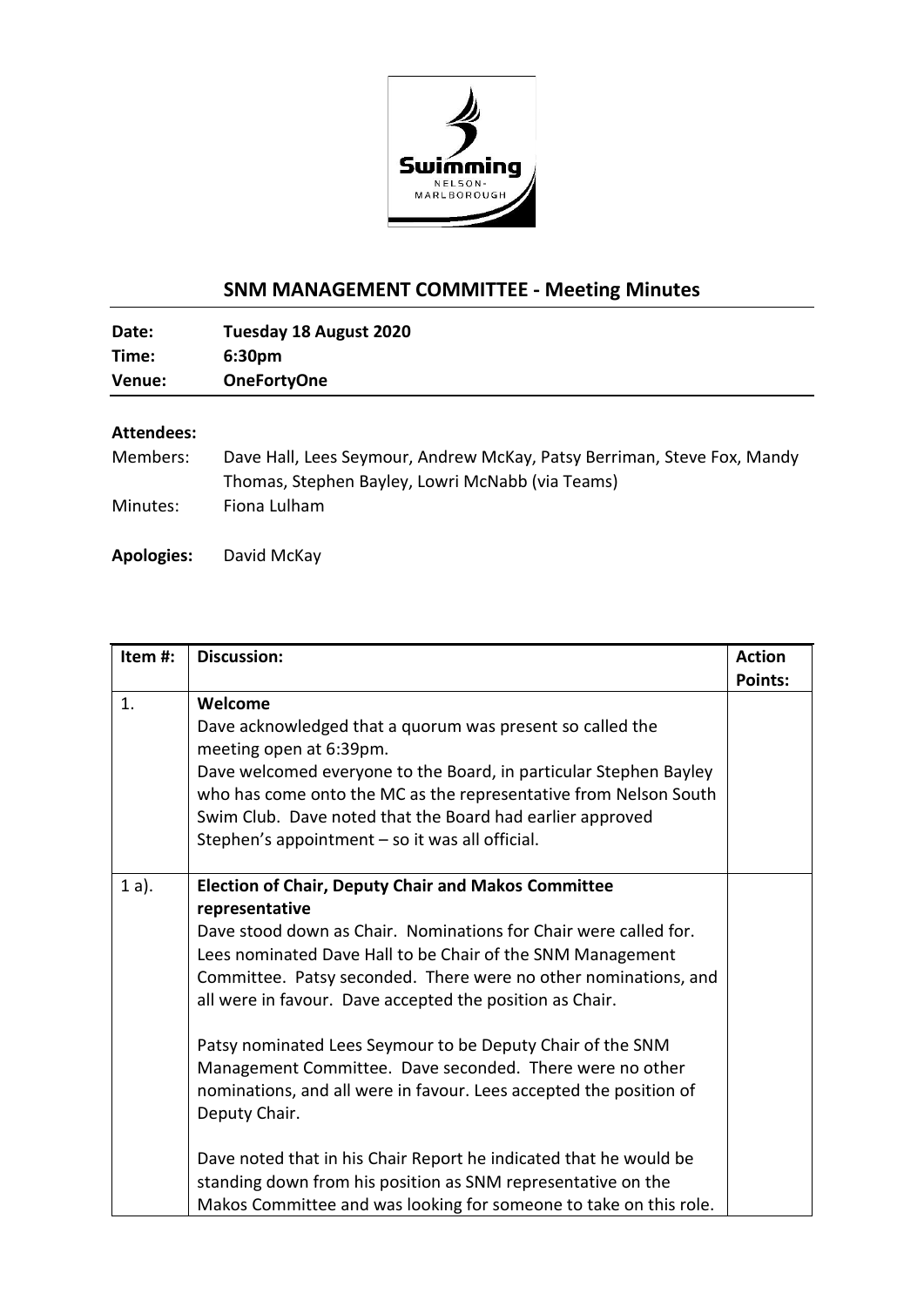|    | Andrew nominated David Mc. Committee will wait for David's<br>confirmation - otherwise Steve Fox might also be interested in the<br>role.                                                                                                                                                                                                                                                                                                                                                                                                                                                                                                | AP |
|----|------------------------------------------------------------------------------------------------------------------------------------------------------------------------------------------------------------------------------------------------------------------------------------------------------------------------------------------------------------------------------------------------------------------------------------------------------------------------------------------------------------------------------------------------------------------------------------------------------------------------------------------|----|
| 2. | <b>Apologies</b><br>From David McKay were accepted.<br>Moved: Dave<br>Carried unanimously                                                                                                                                                                                                                                                                                                                                                                                                                                                                                                                                                |    |
| 3. | <b>Confirmation of previous minutes</b><br>It was moved to accept the minutes of the previous meeting on 14<br>July 2020 as a true and accurate record.<br>Moved/seconded: Lowri/Mandy<br>Carried unanimously                                                                                                                                                                                                                                                                                                                                                                                                                            |    |
| 4. | <b>Matters Arising &amp; Tasks</b><br>Updated - see attached<br>Decisions resulting from Matters Arising:<br>1. Banks accounts at ANZ bank.<br>It was moved that Fiona Lulham is authorised to act on behalf of<br>SNM with respect to the ANZ bank accounts, as we no longer have<br>records of the account signatories to these accounts.<br>Moved/seconded: Mandy/Dave<br>Carried unanimously<br>2. Sponsorship with Eddyline.<br>It was confirmed that the 3 year sponsorship deal with Eddyline had<br>now ended, and the SNM Management Committee would like to<br>acknowledge their generous support over this time. Steve Fox to | AP |
| 5. | catch up with the Heynekamps to discuss possible future options.<br><b>Chair Report</b>                                                                                                                                                                                                                                                                                                                                                                                                                                                                                                                                                  |    |
|    | Dave's report was tabled as read.<br>The Makos Committee were surprised with the addition of a South<br>Island Secondary Schools event (which had previously been dropped<br>from the calendar due to poor attendance). In the SNZ event<br>calendar, SISS clashes with the planned date for South Island<br>Champs.<br>The SNM committee discussed the two proposals presented by the<br>Makos Committee and opted to support Option B which is to<br>continue to run SI Champs at the preferred competition time. Dave<br>to communicate this decision to the Makos Committee.                                                         |    |
| 6. | <b>Strategic Plan/KPI Implementation</b><br>Lees' "Strategy on a Page" document and SWOT analysis was tabled<br>as read.                                                                                                                                                                                                                                                                                                                                                                                                                                                                                                                 |    |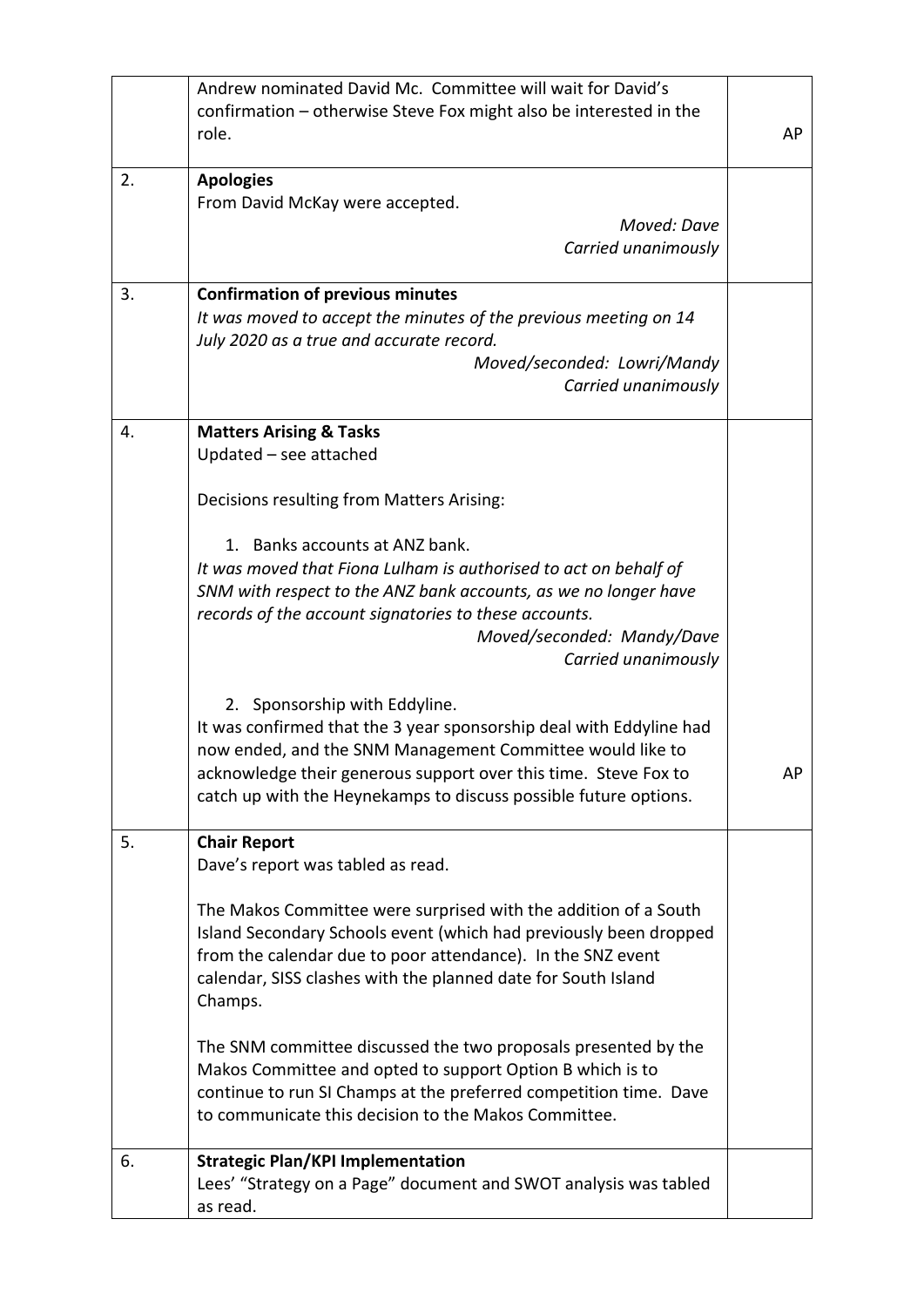|     | Three key issues to work on based on the SWOT are Facilities,<br>Community and Funding/Fundraising and it was decided to set up<br>sub-committees to facilitate a strategy for each key issue.                                                                                                              |          |
|-----|-------------------------------------------------------------------------------------------------------------------------------------------------------------------------------------------------------------------------------------------------------------------------------------------------------------|----------|
|     | Facilities sub-committee - Lees, Steve<br>Community/events - Dave, Patsy<br>Funding/fundraising - agreed that Fiona would continue with<br>funding applications as required.                                                                                                                                |          |
| 7.  | <b>Health &amp; Safety, Child Protection</b><br>Nothing to report this month - Lowri is still waiting on the finalised<br>documentation from SNZ - with details of designated person. When<br>this is received, she will distribute to all clubs.                                                           |          |
| 8.  | <b>Secretary Report</b><br>Fiona's report was tabled as read.                                                                                                                                                                                                                                               |          |
|     | It was agreed to seek feedback from those who attended the SNM<br>Awards Dinner.                                                                                                                                                                                                                            | AP       |
| 9.  | <b>Treasurer Report</b><br>No report. Handover with Susie has started. Andrew and Fiona to<br>liaise around this.                                                                                                                                                                                           |          |
|     | It was moved to approve the payments for costs related to the SNM<br>Awards Dinner and SNM AGM as presented to the meeting.<br>Additional payments to approve:<br>\$965.80 for badges & bars<br>\$4071.00 for pool hire for SNM Short Course Champs.<br>Moved/seconded: Patsy/Andrew<br>Carried unanimously |          |
| 10. | <b>Registrar Report</b><br>Patsy's report was tabled as read.                                                                                                                                                                                                                                               |          |
|     | Fines from SNM Short Course Champs need to be actioned.<br>$\blacksquare$<br>Refunds for Tasman Secondary Schools need to be actioned.                                                                                                                                                                      | AP<br>AP |
|     | It was moved to ratify the SNM Records that were set at the SNM<br>Short Course meet.                                                                                                                                                                                                                       |          |
|     | Moved/seconded: Patsy/Dave<br>Carried unanimously                                                                                                                                                                                                                                                           |          |
|     | Patsy to organise Calendar meeting to set the SNM Calendar from<br>January to June 2020. Important to have coaches' input for this<br>meeting. As the Coach Liaison Portfolio is not currently filled, Patsy<br>will liaise with the coaches directly regarding the Calendar.                               | AP       |
| 11. | <b>Publicity/Communication Report</b>                                                                                                                                                                                                                                                                       |          |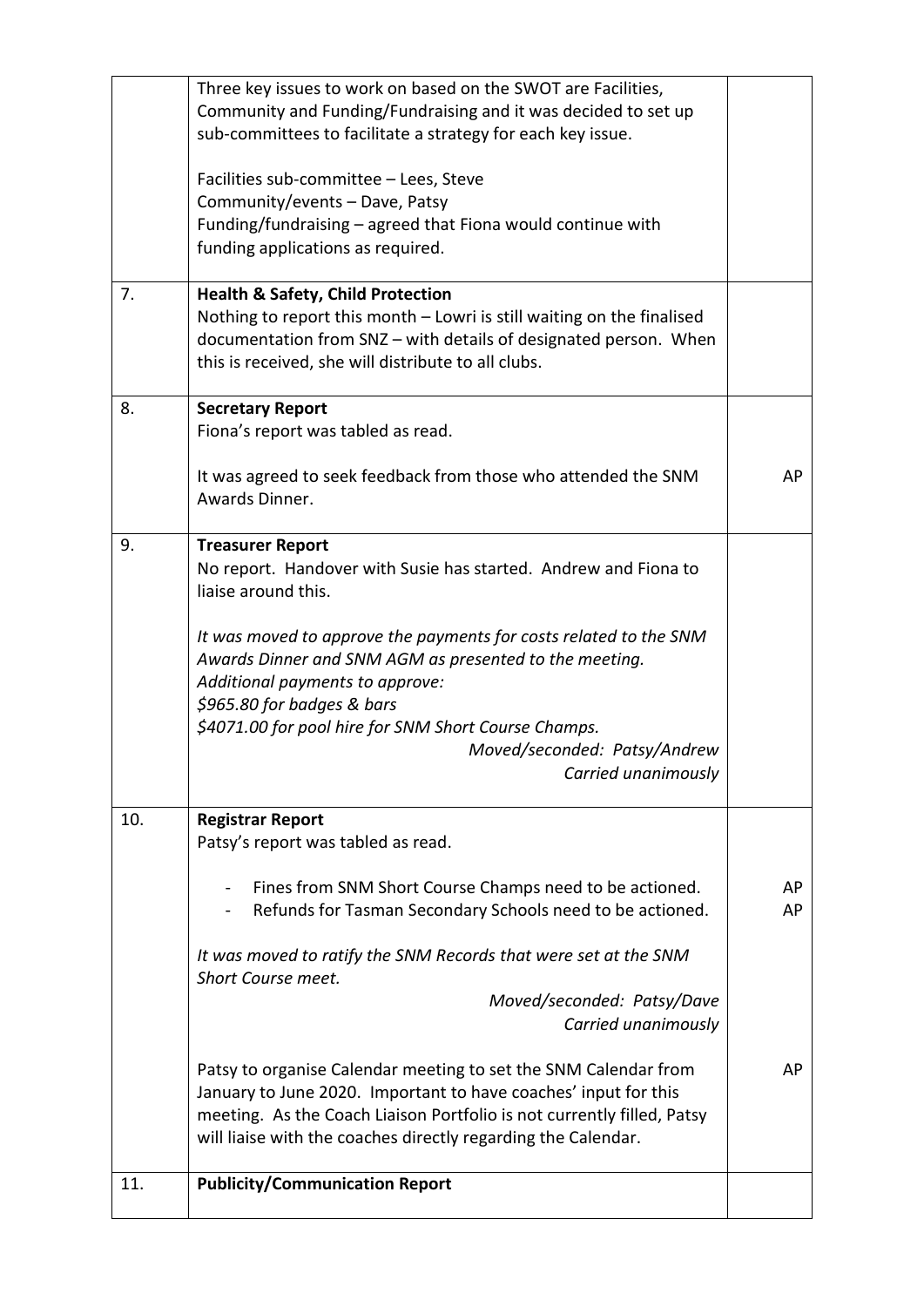|     | The media strategy presented by Lees was tabled as read. The final<br>version was approved and signed off.                                                                                                                                                                                                                                                                                                                                                                                                                                                                                                                                                                 |    |  |
|-----|----------------------------------------------------------------------------------------------------------------------------------------------------------------------------------------------------------------------------------------------------------------------------------------------------------------------------------------------------------------------------------------------------------------------------------------------------------------------------------------------------------------------------------------------------------------------------------------------------------------------------------------------------------------------------|----|--|
|     | No one is currently holding this portfolio. However, Patsy offered to<br>liaise with More FM to help raise the profile of swimming in the<br>region.                                                                                                                                                                                                                                                                                                                                                                                                                                                                                                                       | AP |  |
| 12. | <b>Funding Report</b><br>Tabled as read.                                                                                                                                                                                                                                                                                                                                                                                                                                                                                                                                                                                                                                   |    |  |
|     | Waiting on outcome from Pub Charity for touchpads. Next funding<br>application likely to be for lane hire for the summer meets. Will<br>need quotes from Nayland and HSS. Fiona to prepare funding<br>application closer the time.                                                                                                                                                                                                                                                                                                                                                                                                                                         |    |  |
| 13. | <b>SNZ Liaison Report</b><br>Chair Level: No regional Chairs meeting this month.<br>Administration Level: No admin meeting this month.                                                                                                                                                                                                                                                                                                                                                                                                                                                                                                                                     |    |  |
| 14. | <b>Technical Update</b><br>Verbal report from Steve.<br>Great to see so many regional officials at SNM Short Course meet<br>and lots of interest from parents wanting to train.<br>5 officials were signed off by Phil over the weekend.<br>Note: Good option is to move "extra" referees to JOS position at<br>future meets.                                                                                                                                                                                                                                                                                                                                              |    |  |
| 15. | <b>Coaching Report</b><br>No report. No one is currently holding this portfolio, however it was<br>agreed that a committee member would take up the role on an<br>"as and when needed basis".                                                                                                                                                                                                                                                                                                                                                                                                                                                                              |    |  |
| 16. | <b>Club Updates</b><br>Tasman Swim Club - AGM to be held 20 September. Currently<br>updating their Constitution. They have booked RAC for 5 September<br>for a 1 session meet from 12:30-4:30pm (so it won't clash with<br>Saturday morning sport). Happy to make it a 400 down meet.<br>Blenheim Swim Club - Has ordered their new touchpads! Operating<br>an normal as Stadium 2000 is treating the club as a bubble, and have<br>indicated that they are keen for business so would close the facility<br>to the public if BSC or SNM wanted to hold a swim meet in Level 2.<br>Waimea Swim Club - Nothing to report - committee meeting being<br>held on same evening. |    |  |
|     | Nelson South - Nothing to report.                                                                                                                                                                                                                                                                                                                                                                                                                                                                                                                                                                                                                                          |    |  |
| 17. | <b>General Business</b>                                                                                                                                                                                                                                                                                                                                                                                                                                                                                                                                                                                                                                                    |    |  |